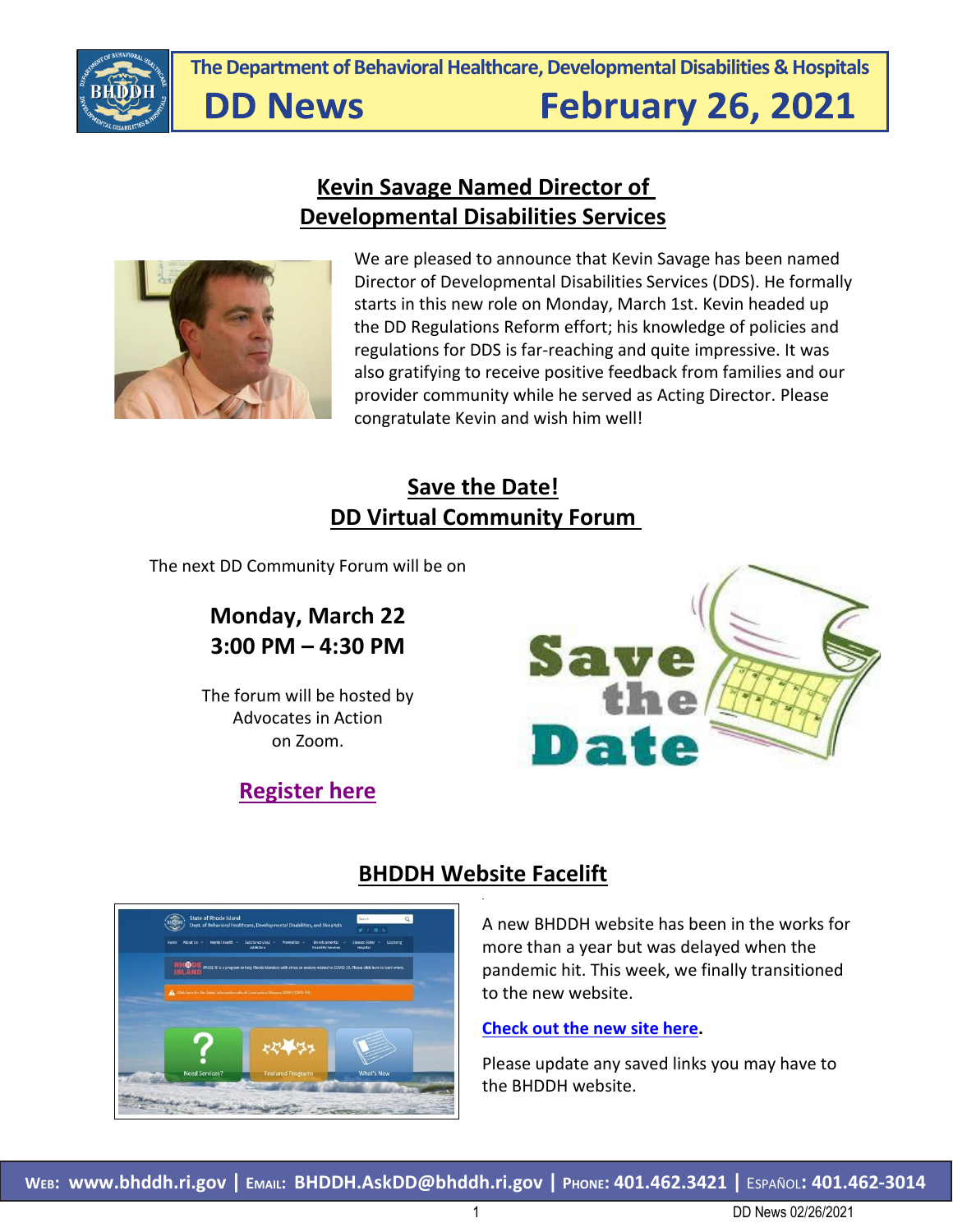### **DD Community Vaccination Clinics**

About 5,700 individuals and staff from the DD community were vaccinated at the clinics held in February. This was a true partnership between the State agencies, RI Medical Reserve Corp (DMAT), the Community Provider Network of RI (CPNRI), Kirkbrae Country Club, and the many volunteers that donated their time and energy to this effort. It has been inspiring and uplifting knowing we have accomplished this together. It certainly had its challenges, but all in all, we did it as a community!

The second dose clinics have started and are running smoothly. Second dose clinics are being offered exactly 28 days after the first dose and will also be held at Kirkbrae Country Club.

The second dose clinics are only for those who received their first dose at the clinic 28 days before. **Please make sure you register in advance and go to your second dose clinic.** You cannot be guaranteed the availability of a second dose, or rescheduling an appointment, if you miss your second dose clinic.

### **COVID Vaccine Update**

All Rhode Islanders 65 years old or older are now eligible to get the COVID-19 vaccine. If you are in that age group, you can schedule your appointment at one of the three types of vaccination clinics.

- 1. **State-run vaccination sites:** Book your appointment online at [VaccinateRI.org](https://urldefense.com/v3/__http:/r20.rs6.net/tn.jsp?f=001R9qs3YlDb04ObY-ghw-QtCcScaBMsRUa7OK93y0f98hgA5mc01J8RYZ2-TLuLJptnRNO-ro6IjpMIA07xxYBgDJXklv2_Fb-o2WiCKoxCCvA4WtJgWlkgOODzFd3TVmHdlgvStBtsyF08pW-_UtOvg==&c=6ZjIBAhICnxln2HMdpbp3h_eoFEAOFSAWPfid7-RF8upZTgfdUoK9A==&ch=0BPgzq5QJKrCv63QBrZOJgY47DAlOzmmz3WXXxVtASd47-95PWNZqg==__;!!KKphUJtCzQ!bop38ZFpnf0RRqVZCM4NF7LBatl0HUC053DxzMap-xYC7cvCi1r6_5_P4tLua689fP5nALg$)  [\[r20.rs6.net\]](https://urldefense.com/v3/__http:/r20.rs6.net/tn.jsp?f=001R9qs3YlDb04ObY-ghw-QtCcScaBMsRUa7OK93y0f98hgA5mc01J8RYZ2-TLuLJptnRNO-ro6IjpMIA07xxYBgDJXklv2_Fb-o2WiCKoxCCvA4WtJgWlkgOODzFd3TVmHdlgvStBtsyF08pW-_UtOvg==&c=6ZjIBAhICnxln2HMdpbp3h_eoFEAOFSAWPfid7-RF8upZTgfdUoK9A==&ch=0BPgzq5QJKrCv63QBrZOJgY47DAlOzmmz3WXXxVtASd47-95PWNZqg==__;!!KKphUJtCzQ!bop38ZFpnf0RRqVZCM4NF7LBatl0HUC053DxzMap-xYC7cvCi1r6_5_P4tLua689fP5nALg$) or by calling 844-930-1779.
- 2. **Municipal sites:** Contact your municipal government using their website or phone number, which you can find [here \[r20.rs6.net\].](https://urldefense.com/v3/__http:/r20.rs6.net/tn.jsp?f=001R9qs3YlDb04ObY-ghw-QtCcScaBMsRUa7OK93y0f98hgA5mc01J8RXau4EdtmAK15a0C0f4rW7mLusxUCE-vEEBbXS3q9Xa8YQQfn73weSlZuEChy_kGla1eB_O82nLW2A_NjjfarS8jBnoyGK-zCdgOTKNxeM2n5Oalxs6nD_XKbL45sNU9r_jzIshCyFnnNsz0fYD9xJnpwOX71sDJIQ==&c=6ZjIBAhICnxln2HMdpbp3h_eoFEAOFSAWPfid7-RF8upZTgfdUoK9A==&ch=0BPgzq5QJKrCv63QBrZOJgY47DAlOzmmz3WXXxVtASd47-95PWNZqg==__;!!KKphUJtCzQ!bop38ZFpnf0RRqVZCM4NF7LBatl0HUC053DxzMap-xYC7cvCi1r6_5_P4tLua6892ST8Y1k$)
- 3. **Pharmacies:** To schedule an appointment through a pharmacy visit [CVS.com \[r20.rs6.net\]](https://urldefense.com/v3/__http:/r20.rs6.net/tn.jsp?f=001R9qs3YlDb04ObY-ghw-QtCcScaBMsRUa7OK93y0f98hgA5mc01J8RXL9y3Waeo6Xcpc5NUltFYn9dqV_hCVY4m99KJB2vcJiteuNqTR11qcS6a2d2dGlkcf8j7d7BgIadWRZM6Jm7nc=&c=6ZjIBAhICnxln2HMdpbp3h_eoFEAOFSAWPfid7-RF8upZTgfdUoK9A==&ch=0BPgzq5QJKrCv63QBrZOJgY47DAlOzmmz3WXXxVtASd47-95PWNZqg==__;!!KKphUJtCzQ!bop38ZFpnf0RRqVZCM4NF7LBatl0HUC053DxzMap-xYC7cvCi1r6_5_P4tLua689QfUGBog$) or [Walgreens.com/ScheduleVaccine \[r20.rs6.net\].](https://urldefense.com/v3/__http:/r20.rs6.net/tn.jsp?f=001R9qs3YlDb04ObY-ghw-QtCcScaBMsRUa7OK93y0f98hgA5mc01J8RYZ2-TLuLJptqg9riSLEhAA17Q585UAxOAaEhtxmq2K8z0-1czQeAtGicbIoLjlaoHIpOKYtxkrADZaMk0zDbsdfRxOiVlbUC5FtWYY3kW1M&c=6ZjIBAhICnxln2HMdpbp3h_eoFEAOFSAWPfid7-RF8upZTgfdUoK9A==&ch=0BPgzq5QJKrCv63QBrZOJgY47DAlOzmmz3WXXxVtASd47-95PWNZqg==__;!!KKphUJtCzQ!bop38ZFpnf0RRqVZCM4NF7LBatl0HUC053DxzMap-xYC7cvCi1r6_5_P4tLua689EnM3ges$)

Individuals who are Medicaid members or over the age of 60 may request transportation to a vaccination opportunity through MTM, online at <https://www.mtm-inc.net/mtm-link/> or by phone at 1-855-330-9131 (TTY: 711), at least 48 hours before the vaccination appointment.

> **To find a vaccination clinic and sign up for a vaccination, go to [www.VaccinateRI.org](http://www.vaccinateri.org/)**

### **Message from Governor Raimondo**

I'm grateful to our National Guard and to the Rhode Island Department of Health for their incredible work in launching Phase 2 of our vaccination campaign. Because of their work over the last few months, we're now in a position to rapidly distribute vaccines at centralized locations to Rhode Islanders across the state.

Phase 1 of the campaign focused on vaccinating our highest-risk populations: health care workers, Rhode Islanders in nursing homes and other congregate care settings, older Rhode Islanders, and Rhode Islanders in high-density communities. As a result, we've seen our hospitalizations drop more quickly than our neighboring states and the national average. **Because of that improvement, we will be closing both of our field hospitals.** Out of an abundance of caution, we're going to keep the equipment in place to treat a potential surge. But as it stands today, our existing hospital infrastructure is more than capable of handling the current pace of COVID-19 patients.

This is a sign of the enormous effort and sacrifices that all Rhode Islanders have made over the last few months. Thank you, and let's keep going. If we continue to wear a mask, get tested often, and get vaccinated when eligible, we're going to get through this.

-Gina Raimondo, Governor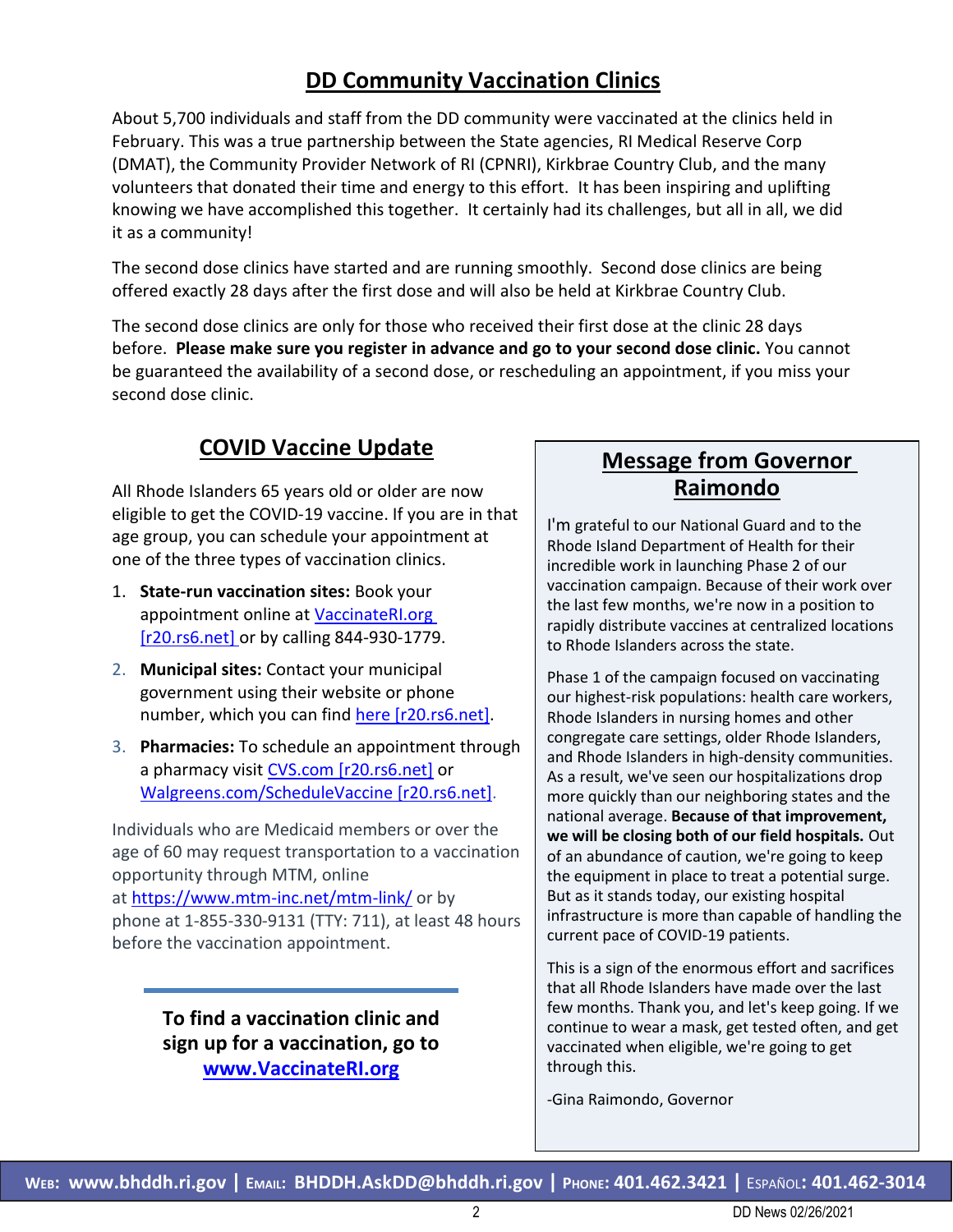### **Survey to Gather Information for Those Unable to Leave Their Home for Vaccine**

While everyone is encouraged to get the COVID vaccine through clinics and retail pharmacies, there are individuals who are unable to leave home to get to the clinics.

If you are unable to leave home to get the COVID-19 vaccination, or are the healthcare provider or family caregiver of someone who is homebound, please let the RI Department of Health know by completing the form **Request for In-Home COVID-19 Vaccination** found at: [http://bit.ly/homeboundvax.](http://bit.ly/homeboundvax)

Español: <http://bit.ly/homeboundvax-es>

Português: <http://bit.ly/homeboundvax-pt>

For assistance completing the survey by phone, please call The Point at 401-462-4444.

### **Parity Resources Available in English And Spanish**

The Rhode Island Mental Health Parity Initiative has a series of free videos which feature need-toknow information, quick tips and resources to help you access behavioral health coverage you are entitled to from your health insurer.

Topics such as, "What is Mental Health Parity?" and "Defending Your Rights" can be found on the RI Parity Initiative website. All videos are available in English and Spanish.

#### **[Watch the Videos here](https://riparity.org/ri-parity-videos/)**

**[Click here](https://mhari.org/resources/)** to get the Mental Health Association of RI (MHARI) Behavioral Health Resource Guide, available in English and Spanish

### **Got Housing?! Monthly Conversation Wednesday, March 10, 2021 at 6:00 PM on Zoom**

Plan RI has been hosting a monthly Zoom housing series with guests from around the United States and Canada discussing best practices in community-based housing for individuals with disabilities. Plan RI has partnered with BHDDH to hold "office hours" to hear from individuals and families about ideas for housing in the community, housing preferences, and housing dreams!

This month the office hours will be held on Wednesday, March 10 at 6 PM and hosted by Michelle Brophy from BHDDH and Betty Murray from Plan RI. We want to hear from you so we can work with our housing partners to develop housing that meets your needs!

There are two ways to join:

1. **If you are already registered for the Plan RI Alternative Housing Series:** join with the link for the regularly scheduled meetings that you received in the Housing Series registration confirmation.

2. **If you have not registered for 2021 Series: Click here to register.** After registering, you will receive a confirmation email containing information about joining the meeting.

MENTAL HEALTH

A PROJECT OF THE MENTAL HEALTH ASSOCIATION OF RI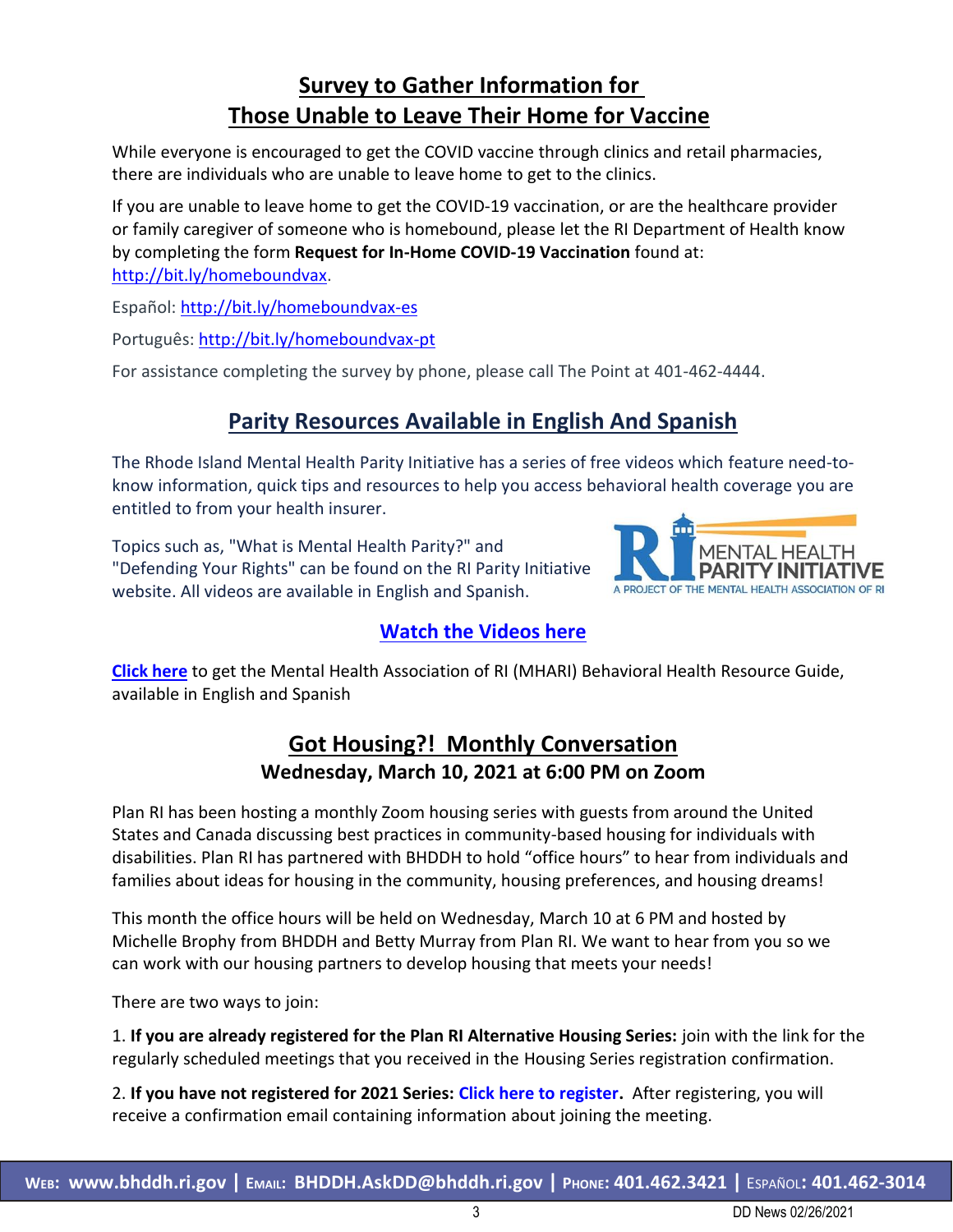### **Affordable Housing**

According to the Out of Reach Report, Rhode Island is ranked #19 for affordability of housing in the country, so when you are looking for housing options you must know your options.



#### **Customize Your Search**

Do you want to live alone or with roommates?

Do you need to live close to work or community services?

Do you need to live on a bus line?

Do you prefer the city or the country – What are the top 5 communities where you would like to live?

#### **How to Make Your Housing Affordable**

- Housing Choice Vouchers
- Project Based Vouchers
- Public Housing units
- Privately owned subsidized housing
- Shared Living Arrangements
- Roommates



• For more information about applying for housing choice vouchers [https://www.waitlist](https://www.waitlist-centralri.com/)[centralri.com](https://www.waitlist-centralri.com/) or a list of public and privately owned subsidized housing options, <https://www.rihousing.com/wp-content/uploads/Rental-Resource-Guide-10-1-19.pdf>



#### **Community Opportunities**

The Housing Network of Rhode Island is the state association of non-profit community development corporations. The member agencies have developed and built thousands of units of affordable housing and initiated numerous revitalization efforts in neighborhoods across Rhode Island. The Housing Network of Rhode Island offers affordable home ownership and rental units.

For more information about programs in your community, <http://www.housingnetworkri.org/>

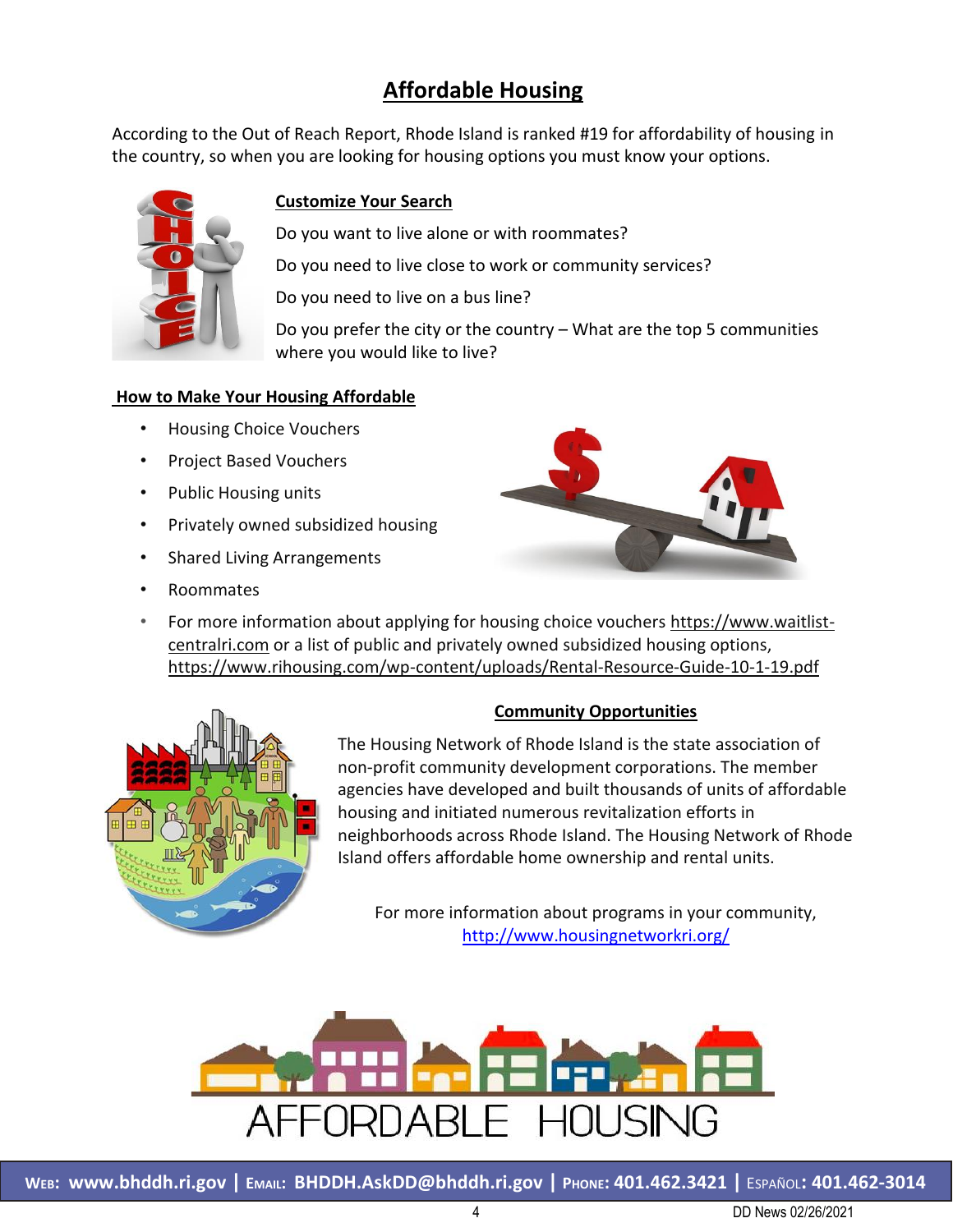### **Bridging the Digital Divide Webinar Series**

#### **Part I: Thursday, March 4 from 3:00 - 4:30 pm [Register for Part I: March 4, 2021 \[neweditions.adobeconnect.com\]](https://urldefense.com/v3/__https:/neweditions.adobeconnect.com/ehesz4xiim6u/event/event_info.html__;!!KKphUJtCzQ!YCo6TPduLZaNsY2ZxwafOqUi1X1HIH6r7Hz0JfYJ_uLT1BEUnx8VOYFXg3KQpcx731nzvC0$)**

#### **Part II: Thursday, March 18, from 3:00 - 4:30 pm Register for [Part II: March 18, 2021 \[neweditions.adobeconnect.com\]](https://urldefense.com/v3/__https:/neweditions.adobeconnect.com/en579zqupels/event/event_info.html__;!!KKphUJtCzQ!YCo6TPduLZaNsY2ZxwafOqUi1X1HIH6r7Hz0JfYJ_uLT1BEUnx8VOYFXg3KQpcx7KI3HY-8$)**

The COVID-19 Public Health Emergency has left many older adults and people with disabilities grieving the loss of close relationships and a sense of community. This is due to physical distancing orders, staffing shortages, and the closing of day programs and is taking a considerable toll on their physical and mental well-being.

The transition to telemedicine and virtual services in place of in-person services has helped expand care to millions. However, without the skills, resources and supports to get online and participate in digital forums, many older adults and people with disabilities are more isolated than ever. This "digital divide" affects their ability to obtain life-saving health information, medical services, procure basic goods and services, address social determinants of health, and stay connected.

It is uncertain when in-person services will resume to pre-pandemic levels. Yet, investing in technology solutions may provide opportunities that can be implemented now and preserved after the end of the Public Health Emergency to supplement and support in-person services, such as: socialization, the ability to address disability and language related barriers, tools to manage chronic diseases and promote behavioral change.

The webinar will be recorded. If you are interested in the webinar and cannot attend, please register. The recording link will be sent via email to all those who register.

#### **Part I (March 4, 2021)**

- 1. Awareness and Leadership: Leadership, funding, enact policies, public engagement, stakeholder mobilization
- 2. Beneficiary and provider: Assessing technology needs/opportunities, engagement, education, and supports
- 3. Barriers: Identifying cultural and systemic barriers

#### **Part II (March 18, 2021)**

- 4. Internet: Access and affordability
- 5. Hardware (internet enabled devices -smart phones, tablets) and software/applications: Affordability, accessibility, technical considerations, universal design, setup, ongoing technical supports



#### **About the ACL/CMS Promising Practices Training Series**

*The Administration for Community Living (ACL) and the Centers for Medicare & Medicaid Services (CMS) host a monthly webinar series that invites subject matter experts and practitioners from across the home-and-community-based services (HCBS) continuum to share insights and best practices to develop high quality HCBS programs and services.*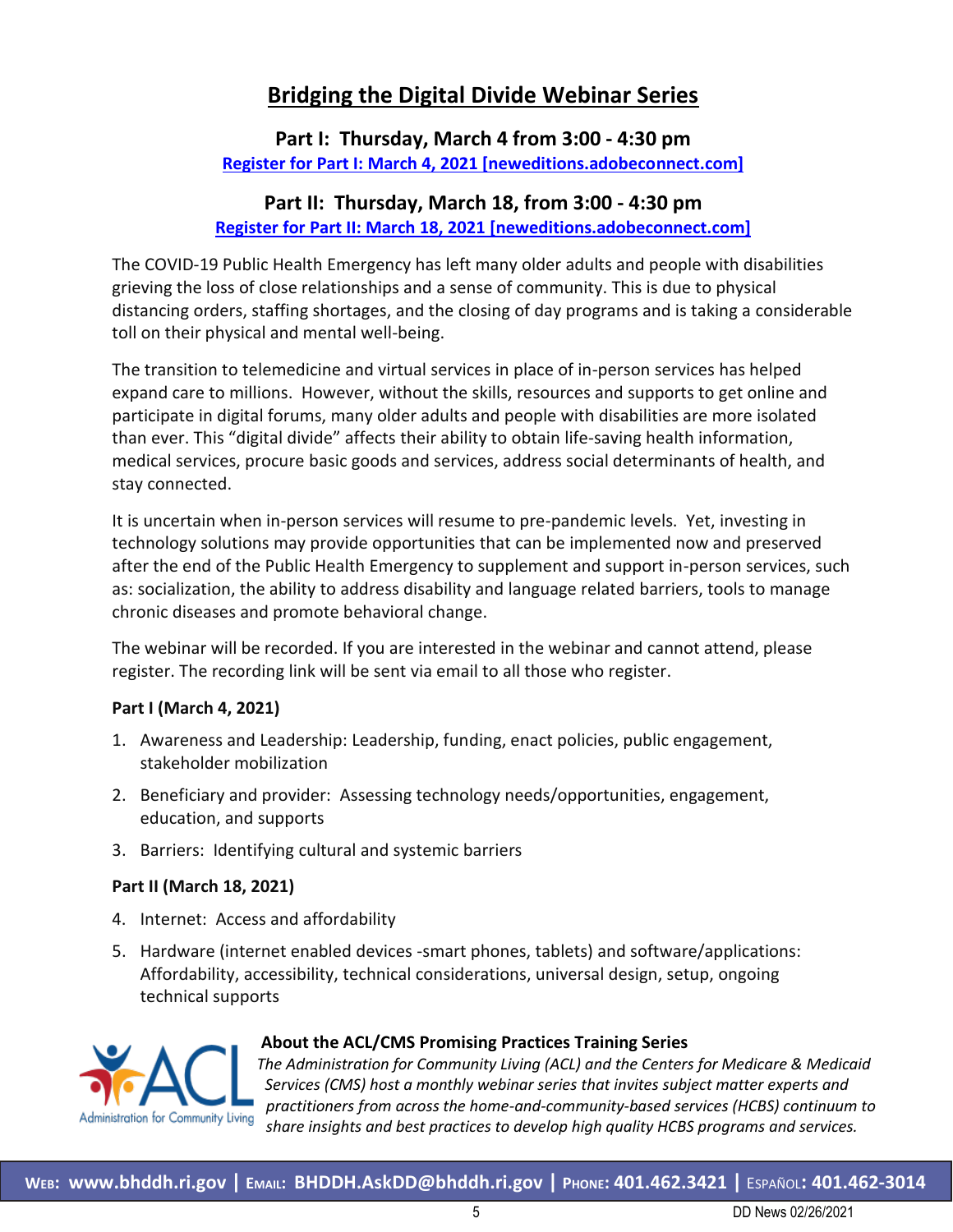### **'Hug station' at East Providence nursing home allows residents, loved ones to safely embrace**

[https://www.wpri.com/news/its-good-news/hug-station-at-east-providence-nursing-home](https://www.wpri.com/news/its-good-news/hug-station-at-east-providence-nursing-home-allows-residents-loved-ones-to-safely-embrace/)[allows-residents-loved-ones-to-safely-embrace/](https://www.wpri.com/news/its-good-news/hug-station-at-east-providence-nursing-home-allows-residents-loved-ones-to-safely-embrace/)

EAST PROVIDENCE, R.I. (WPRI) — An East Providence nursing home has made it possible for its residents to hug their loved ones once again.

The R.I. Department of Health eased visitation restrictions on nursing homes and assisted-living facilities statewide last week, but Tuesday was the first day the Linn Health Care Center began allowing visitors. The nursing home went a step further, however, by creating a "hug station" where residents can safely hug their loved ones.

The station is located in a doorway that is covered by plastic, with two arm sleeves on either side. Both the resident and visitor can simply place their arms through the plastic sleeves so they can hug one another.

The heart-warming gesture allowed Toni Spencer and her 97-year-old mother Maria to hug for the first time since March. Toni and Maria were the first to utilize the "hug station" Tuesday. When asked what she thought of the embrace, Maria said it was "wonderful." "It's just heart-warming," Toni said. "My sisters are all jealous, and my brother."

Toni said this was one of her most favorite visits to her mother's nursing home since the coronavirus pandemic began. "We were always giving each other hugs and holding hands, so it's been hard," Toni said. "It was hard when we could see her outside and couldn't touch her, and then this not seeing her at all has been tough."

Jamie Sanford, the administrator of the nursing home, said they're grateful to provide the "hug station" for their residents and visitors. "We've been waiting for this since the first week of March, to have that warm embrace," Sanford said. "Physical touch is so important; it adds comfort and wellbeing. It is therapeutic and everybody needs it."

Toni said her mother is fully vaccinated and has never tested positive for COVID-19. She's hopeful that their family can have more visits just like this one in the near future.

"She's 97, so she still wants to be around to see everybody," Toni said. "Things will get better."



**WEB: [www.bhddh.ri.gov](http://www.bhddh.ri.gov/) | EMAIL: [BHDDH.AskDD@bhddh.ri.gov](mailto:BHDDH.AskDD@bhddh.ri.gov) | PHONE: 401.462.3421 |** ESPAÑOL**: 401.462-3014**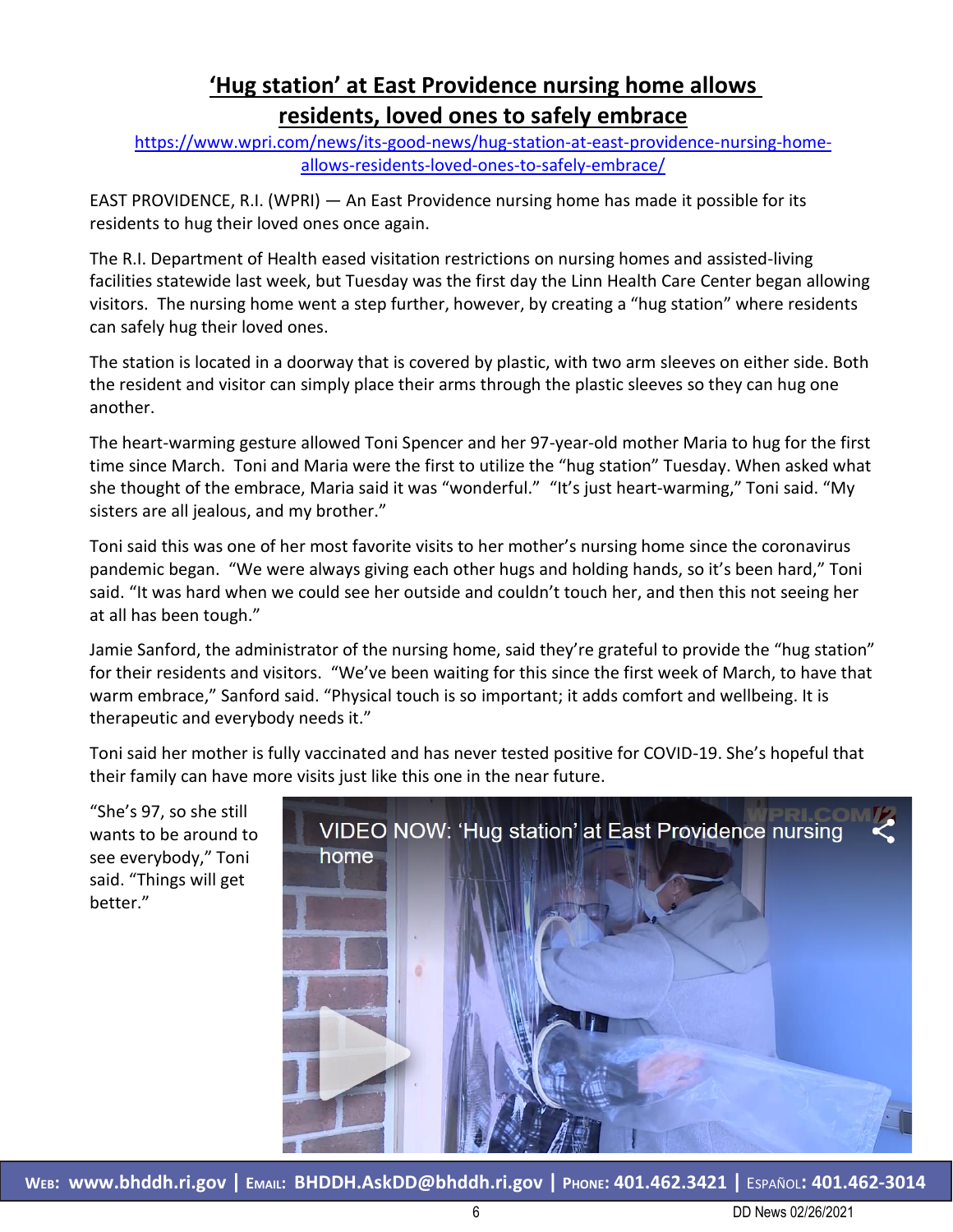### **If you are experiencing a mental health crisis, BH Link is here for you**

BH Link's mission is to ensure all Rhode Islanders experiencing mental health and substance use crises receive the appropriate services they need as quickly as possible in an environment that supports their recovery. Call 911 if there is risk of immediate danger. Visit the BH Link website at [www.bhlink.org](http://www.bhlink.org/) or for confidential support and to get connected to care:

#### CALL **(401) 414-LINK (5465)** If under 18 CALL: **(855) KID(543)-LINK(5465)** Visit the 24-HOUR/7-DAY TRIAGE CENTER at 975 Waterman Avenue, East Providence, RI

## **Stay Informed with Information on COVID-19**

#### **Rhode Island Department of Health COVID-19 Resources**

| Hotline | (401) 222-8022 or 211 after hours;   |
|---------|--------------------------------------|
| Email   | RIDOH.COVID19Questions@health.ri.gov |
| Website | https://health.ri.gov/covid/         |

#### **Center for Disease Control COVID-19 Information**

| Website | cdc.gov/coronavirus                                                 |
|---------|---------------------------------------------------------------------|
| Videos  | https://www.cdc.gov/coronavirus/2019-ncov/communication/videos.html |
|         | Includes a link to ASL videos                                       |

#### **BHDDH Information on COVID-19's Impact on DD Services and the DD Community**

Website [bhddh.ri.gov/COVID](http://www.bhddh.ri.gov/COVID) 

#### **RI Parent Information Network (RIPIN)**

| Website     | https://ripin.org/covid-19-resources/        |
|-------------|----------------------------------------------|
| Call Center | (401) 270-0101 or email callcenter@ripin.org |

#### **Advocates in Action – for videos and easy to read materials**

Website <https://www.advocatesinaction.org/> *Website offers BrowseAloud, which will read the website to you*

### **Sign Up for Our Email List**

If you aren't receiving email updates and newsletters from BHDDH, you can sign up on our

website. From the main BHDDH page at [bhddh.ri.gov,](http://www.bhddh.ri.gov/)

select **What's New**, then go to bottom and click on **DD**

SIGN UP FOR THE BHDDH NEWSLETTER **Community Newsletter**. The link to sign up for the BHDDH

Newsletter is directly below the title, as shown in the picture at right.

### **Contacting DD Staff**

DDD has put extended hour phone coverage in place with a central business hour phone number and an on-call number for nights and weekends.

If you have a vital need, please call the numbers on the next page. If you have any general questions or concerns, please email them if you can, in order to try to leave the phone lines free for those who need to call. We will do our best to address your questions directly or through future newsletters.

**DD Community Newsletter**